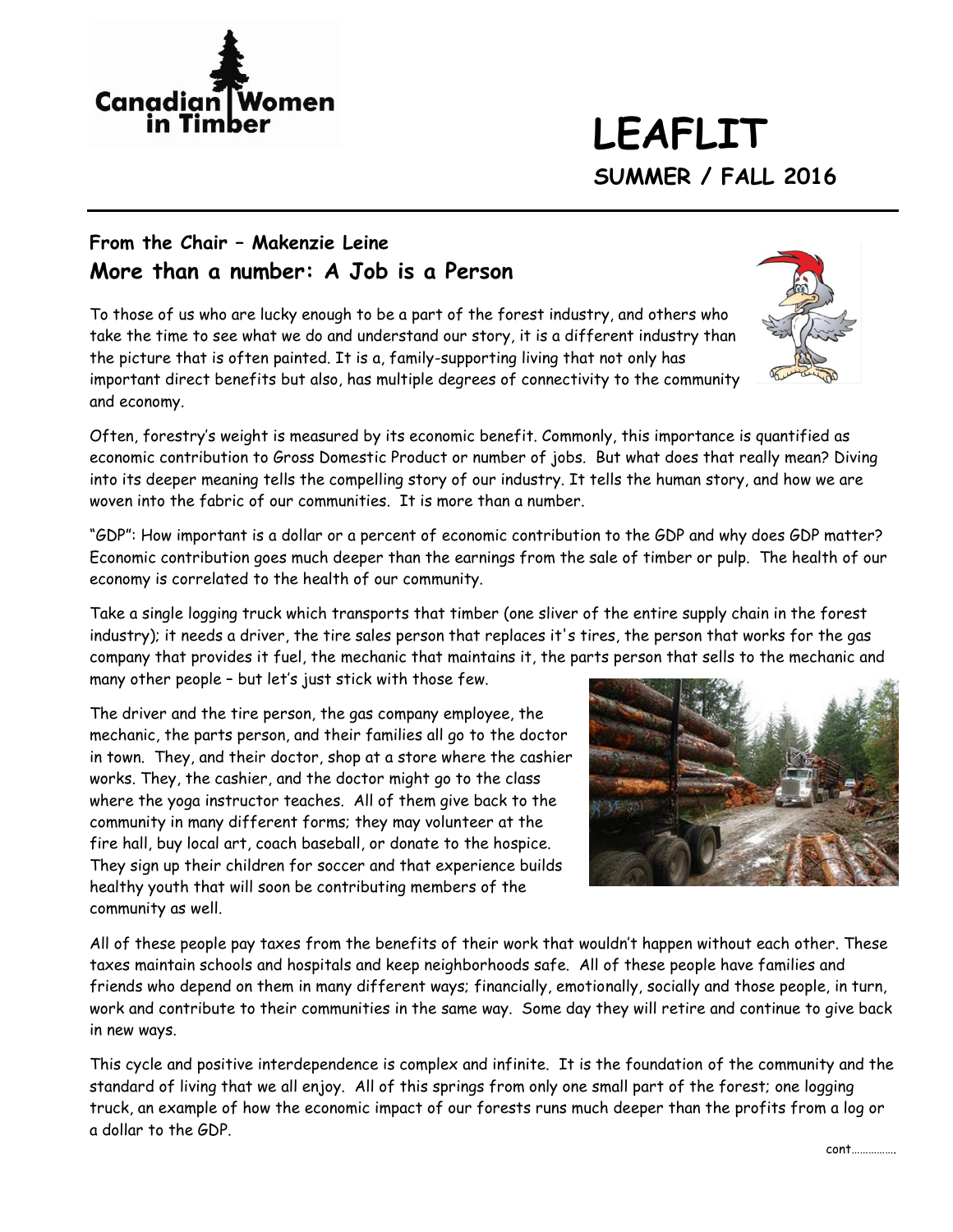The British Columbia forest industry produces 2,245,605 jobs. Big numbers; numbers that may change over time, numbers that may be more or less than another industry. But so what? The "so what" is what one of those jobs is. It isn't just a number. It's a person's livelihood, it is something that gives one a reason to get up in the morning. It is someone's role in supporting their family, it pays a mortgage, buys ice hockey skates, healthy food. It is someone's passion and pride and often forms their personal identity.

Jobs connect us to a team and a purpose that is, for most, a necessity. Studies by the American Psychological Association discuss the moderating role of employment on personal distress. A job is a connectedness, the privilege of contributing to family and the community and an important role in someone's mental well-being. With this awareness, our youth may then aspire to those jobs. It drives them to work hard in school, explore, set goals; dream. And the positive cycle continues. It doesn't matter if it is one job or 2.5 million jobs, a "job" is a person.

So when we share our story about the forest industry and its contribution to jobs and the economy, I suggest we go a little deeper into who and what that job is, and how our place in the economy makes our community a better place to live. And our best example is ourselves!





## **SPLINTER'S NOTES**

**It is time once again for Canadian Women In Timber members to renew their memberships.** Memberships are due each September. CWIT relies on memberships to keep our organization strong and to help fund our forest education projects. Please give Canadian Women In Timber your support by renewing your membership.

**Our new CWIT website is up and running and we are also on Facebook.** Please like our page and share our Facebook posts.

**We are currently working on a new brochure promoting Canadian Women In Timber**. Plans are also underway to produce a rack card about the forest industry to place in public information racks found in hotels, BC Ferries and other tourist attractions.

**Our Splinter activity books and materials continue to be very popular.** Upon requests they have been sent to a Gr. 4 class in a Toronto school, local schools, the teachers Festival of Forestry Tour, the National Forest Week celebrations and several Vancouver Island functions as well as all the forestry venues we have attended.

**The 27th CWIT Annual General Meeting will be held on October 21, 2016 in Vernon at the ILA office.** The AGM will be followed by a Board of Directors meeting and an informal lunch.

#### **CANADIAN WOMEN IN TIMBER FOREST AWARENESS DAY**

Join CWIT as we celebrate the Forest and its People on our annual **Forest Awareness Day, October 5, 2016**. CWIT has set aside this day to promote public awareness of the contributions Forestry and its related industries make to the economy and the people of BC and Canada while maintaining its commitment to environmental protection and forest renewal. It is important to increase our knowledge of the Forest for a multitude of uses through increased access to accurate information.

Forest are important to all of us. They are a shared renewable resource: industry, wildlife habitat, recreation, air and water quality. Forest industry supports jobs, businesses, schools, hospitals, roads and government.

**Immense benefits that people can always count on because trees, like children, cannot help but grow.**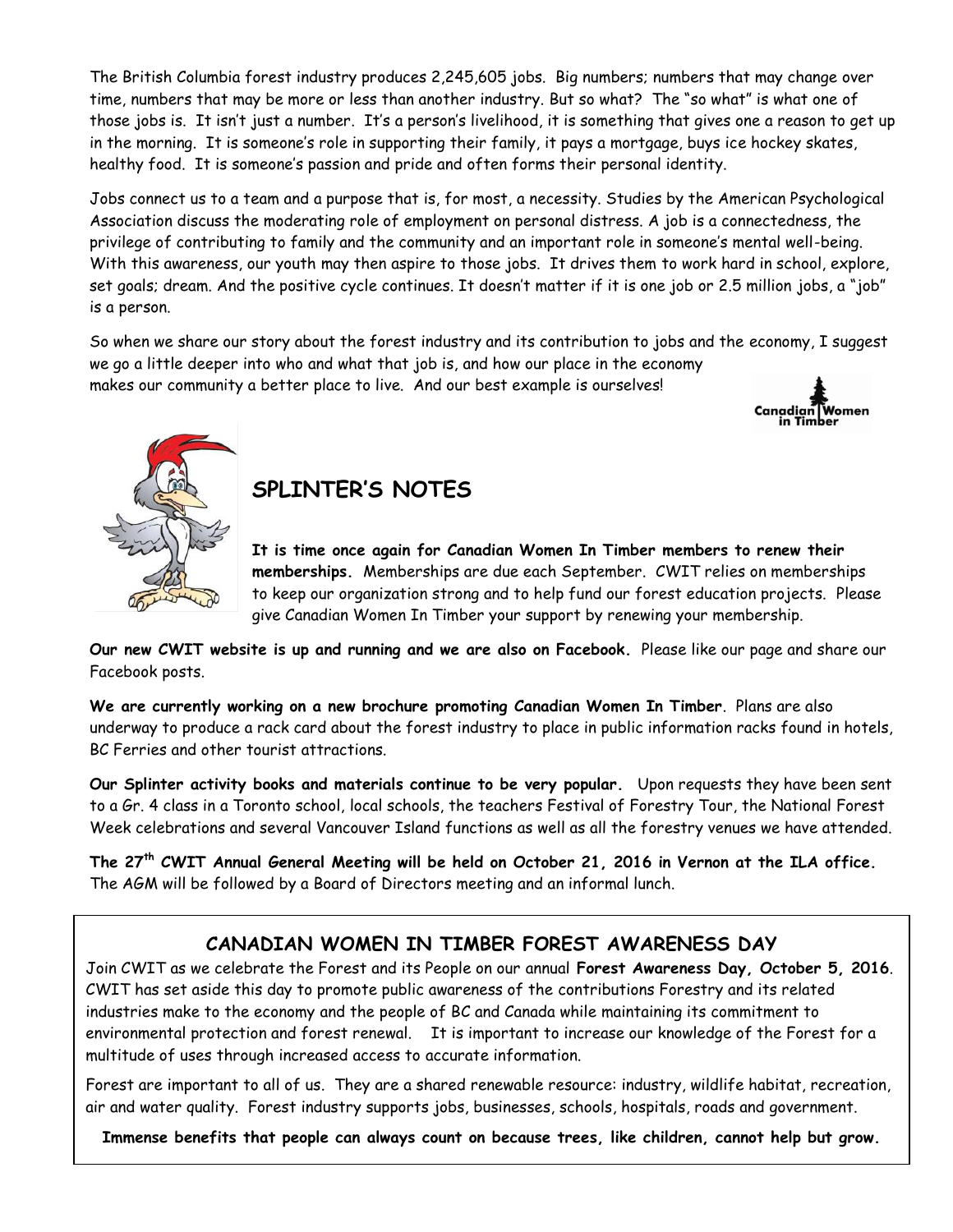#### **ABCFP Conference** (Association of BC Forest Professionals)

CWIT members, Ann, Betty-Ann and Sandy attended the 68th Annual ABCFP conference in Vancouver on February 24-26, 2016**. Genome BC kindly donated a booth space to CWIT**. There were 350+ delegates and 30 exhibitors from BC and across Canada. We had very positive feedback and encouragement from the many people that stopped by to chat and collect our materials. We had many interesting discussions with



Foresters, Teachers, Forest Company CEOs, Forest Association leaders and government officials. Minister of FLNRO, Steve

Thomson stopped by to say hello as well.





Ann Polson with **Doris Sun from the ABCFP** Betty-Ann McDonald with Gerry Birch **Past President of the ABCFP**

### **COFI Conference** (Council of Forest Industries)



Once again COFI generously donated a space for CWIT at their annual conference held in Kelowna on April 7 & 9, 2016. Ann, Betty-Ann and Sandy were kept busy distributing our CWIT materials and talking to delegates.

Premier Christy Clark was the luncheon speaker and thanks to Sandy we had a private chat with the Premier and presented her with a package of our forest education materials. She was very interested in CWIT and mentioned us and how important the work is we do in her speech at the luncheon.

#### **ILA Conference and Trade Show** (Interior Logging Association)

The ILA continues to be a major supporter of Canadian Women In Timber and once again donated a space for our booth at their annual Conference and Trade Show in Vernon on May 5-7, 2016. Marg, Joanne, Ann and Betty-Ann were kept very busy at the CWIT booth with many young families stopping by to pick up our forest education materials. They also organized and set up the silent auction. Part of the silent auction proceeds



were very generously donated to CWIT. **Thank you very much to ILA** for their continuing support and to all the donors that contributed to the auction and the bidders that bought the auction items. The winners of our free draws were Conner Frick of Rocky Mountain House AB (wooden truck) and Eric Kidland of Kelowna (wooden candle holder)